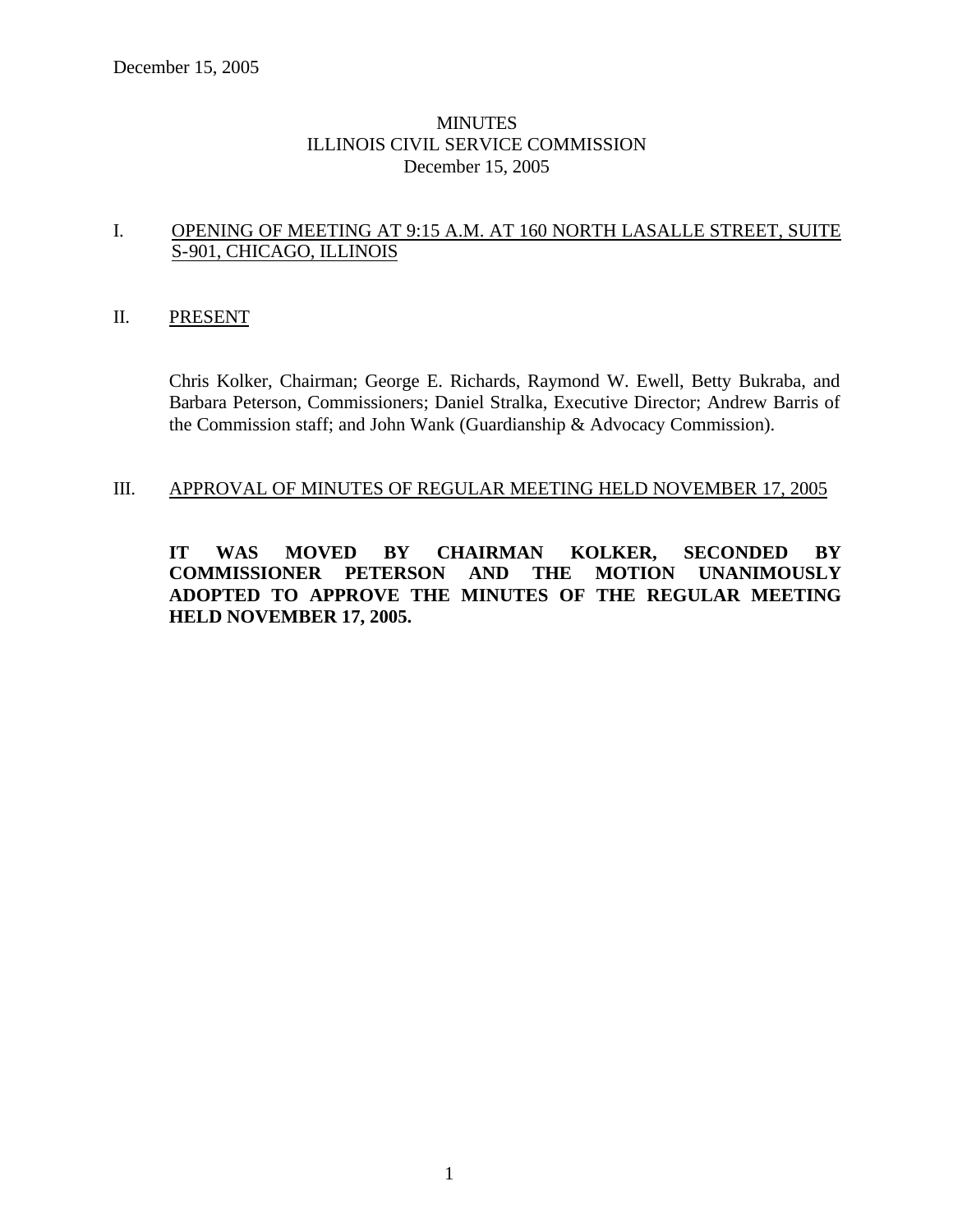### IV. **EXEMPTIONS UNDER SECTION 4d(3) OF THE PERSONNEL CODE**

#### **Report on Exempt Positions A.**

|               | Total     | Number of Exempt |
|---------------|-----------|------------------|
| <u>Agency</u> | Employees | Positions        |
|               |           |                  |
|               |           |                  |
|               |           |                  |
|               |           |                  |
|               |           |                  |
|               |           |                  |
|               |           |                  |
|               |           |                  |
|               |           |                  |
|               |           |                  |
|               |           |                  |
|               |           |                  |
|               |           |                  |
|               |           |                  |
|               |           |                  |
|               |           |                  |
|               |           |                  |
|               |           |                  |
|               |           |                  |
|               |           |                  |
|               |           |                  |
|               |           |                  |
|               |           |                  |
|               |           |                  |
|               |           |                  |
|               |           |                  |
|               |           |                  |
|               |           |                  |
|               |           |                  |
|               |           |                  |
|               |           |                  |
|               |           |                  |
|               |           |                  |
|               |           |                  |
|               |           |                  |
|               |           |                  |
|               |           |                  |
|               |           |                  |
|               |           |                  |
|               |           |                  |
|               |           |                  |
|               |           |                  |
|               |           |                  |
|               |           |                  |
|               |           |                  |
|               |           |                  |
|               |           |                  |
|               |           |                  |
|               |           |                  |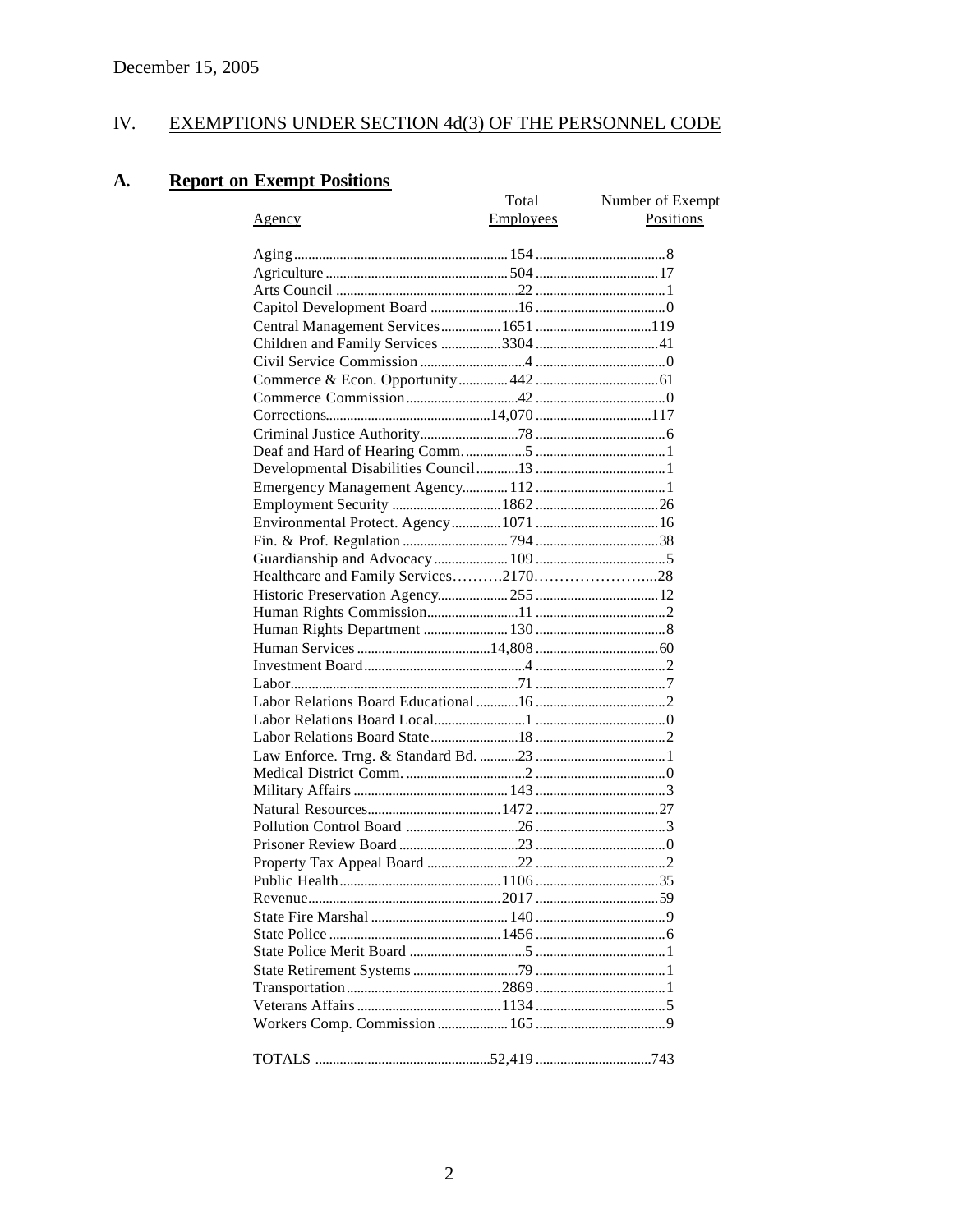### **B. Governing Rule - Jurisdiction B Exemptions**

- a) Before a position shall qualify for exemption from Jurisdiction B under Section 4d(3) of the Personnel Code, the position shall be directly responsible to:
	- 1. The Governor, or
	- 2. A departmental director or assistant director appointed by the Governor, or
	- 3. A board or commission appointed by the Governor, or
	- 4. The head of an agency created by Executive Order, or the director or assistant director of an agency carrying out statutory powers, whose offices are created by the Governor subject to legislative veto under Article V, Section 11, of the Constitution of 1970, which agency head, director, or assistant director may themselves be subject to exemption under Section 4d(3), or
	- 5. In an agency having a statutory assistant director, a deputy director exercising full line authority under the director for all operating entities of the agency, provided the statutory role of assistant director is vacant or is assigned clearly distinct and separate duties from the deputy director and as a colleague to him, or
	- 6. A line position organizationally located between the director and/or assistant director and a subordinate statutorily exempt position(s), provided the position proposed for exemption has line authority over the statutory exempt position(s), or
	- 7. The elected head of an independent agency in the executive, legislative, or judicial branch of government.
- b) If a position meets the above criterion, it must, in addition, be responsible for one or more of the following before it shall be approved as exempt:
	- 1. Directs programs defined by statute and/or departmental, board, or commission policy or possess significant authority when acting in the capacity of a director of programs to bind the agency.
	- 2. Makes decisions in exercising principal responsibility for the determination or execution of policy which fix objectives or state the principles to control action toward operating objectives of one or more divisions, such decisions being subject to review or reversal only by the director, assistant director, board or commission.
	- 3. Participates in the planning and programming of departmental, board, or commission activities, integrating the plans and projections of related divisions, and the scheduling of projected work programs of those agencies.
	- 4. Makes decisions in exercising principal responsibility for the determination or execution of policy which fix objectives or state the principles to control action toward operating objectives of one or more divisions, such decisions being subject to review or reversal only by the director, assistant director, board or commission.
	- 5. Participates in the planning and programming of departmental, board, or commission activities, integrating the plans and projections of related divisions, and the scheduling of projected work programs of those agencies.

\* \* \*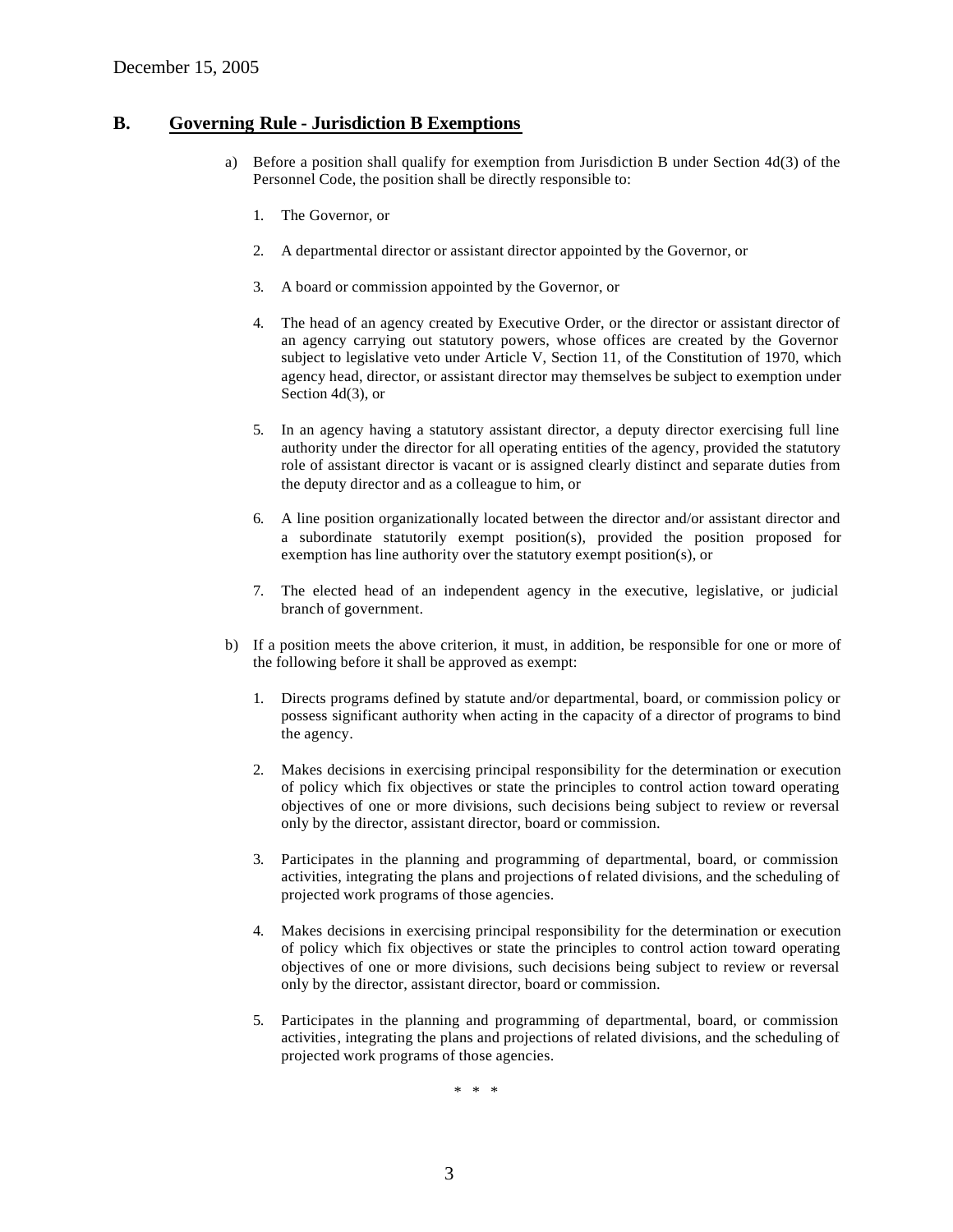# **C. Requests for 4d(3) Exemption**

- Regarding Item C, Executive Director Daniel Stralka indicated that the staff was going to recommend that the Commission deny the request. However, Central Management Services (CMS) withdrew the position from consideration.
- Regarding Item D, Executive Director Daniel Stralka reported that the staff had questions regarding possible overlap of responsibilities with other previously exempted positions at the Lottery. The staff recommended a continuance to allow for additional investigation.
- Regarding Item E, Executive Director Daniel Stralka reported that the position functions as one of two legislative liaisons for the Agency, a historically exempted position. For this reason, the staff recommended exemption.
- Regarding Item F, Executive Director Daniel Stralka reported that the proposed position met the reporting and policy making requirements of Rule 11. For these reasons, the staff recommended exemption.
- Regarding Item G, Executive Director Stralka reported that the staff had questions regarding an unusually high number of vacancies within the currently exempted positions at the Agency. Until a satisfactory explanation could be provided to the Commission, the staff recommended that the request be continued.

**IT WAS MOVED BY COMMISSIONER EWELL, SECONDED BY COMMISSIONER BUKRABA AND THE MOTION UNANIMOUSLY ADOPTED TO GRANT OR CONTINUE THE REQUESTS FOR 4D(3) EXEMPTION FOR THE FOLLOWING POSITIONS:**

**The following 4d(3) requests for exemption were granted at the December 15, 2005 meeting:**

Illinois Environmental Protection Agency

| <b>Position Number:</b>  | 37015-46-00-000-00-01               |
|--------------------------|-------------------------------------|
| <b>Position Title:</b>   | <b>Public Service Administrator</b> |
| Bureau/Division:         | Legislative Affairs                 |
| <b>Functional Title:</b> | Legislative Liaison                 |
| Incumbent:               | None                                |
| Supervisor:              | Legislative Liaison                 |
| Location:                | <b>Sangamon County</b>              |
|                          |                                     |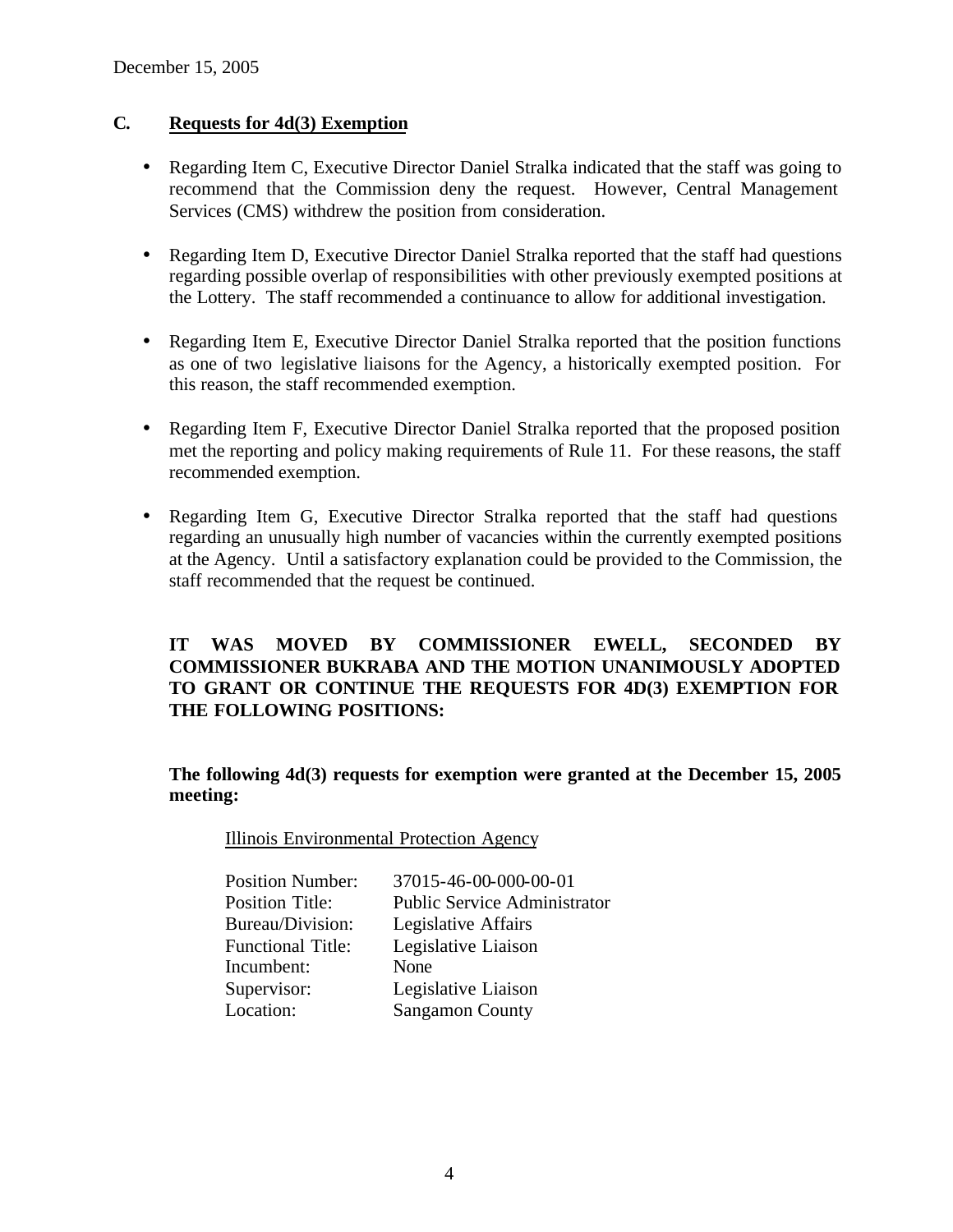### Guardianship & Advocacy Commission

| <b>Position Number:</b>  | 40070-50-70-060-00-02               |
|--------------------------|-------------------------------------|
| <b>Position Title:</b>   | Senior Public Service Administrator |
| Bureau/Division:         | Human Resources Office              |
| <b>Functional Title:</b> | Human Resources Director            |
| Incumbent:               | None                                |
| Supervisor:              | Director                            |
| Location:                | <b>Cook County</b>                  |

# **The following 4d(3) requests for exemption were continued until the January 19, 2006 meeting:**

Illinois Department of Revenue

| 40070-25-91-000-00-01               |
|-------------------------------------|
| Senior Public Service Administrator |
| <b>Lottery Sales</b>                |
| Deputy Director                     |
| Kristine A. Hanlon                  |
| Lottery Superintendent              |
| <b>Cook County</b>                  |
|                                     |

Illinois Department of Public Health

| 40070-20-07-100-00-01               |
|-------------------------------------|
| Senior Public Service Administrator |
| Director's Office-Hearing Review    |
| Chief Administrative Law Judge      |
| None                                |
| <b>Assistant Director</b>           |
| <b>Sangamon County</b>              |
|                                     |

### V. MOTION TO GO INTO EXECUTIVE SESSION

**IT WAS MOVED BY COMMISSIONER RICHARDS, SECONDED BY COMMISSIONER EWELL AND BY ROLL CALL VOTE THE MOTION UNANIMOUSLY ADOPTED TO HOLD AN EXECUTIVE SESSION TO CONSIDER APPEALS FILED WITH THE COMMISSION PURSUANT TO SUBSECTIONS 2(c)(1), 2(c)(4) AND 2(c)(11) OF THE OPEN MEETINGS ACT.** 

| <b>PETERSON</b> | YES.       | KOLKER             | - YES |
|-----------------|------------|--------------------|-------|
| <b>EWELL</b>    | <b>YES</b> | <b>BUKRABA YES</b> |       |
| <b>RICHARDS</b> | YES        |                    |       |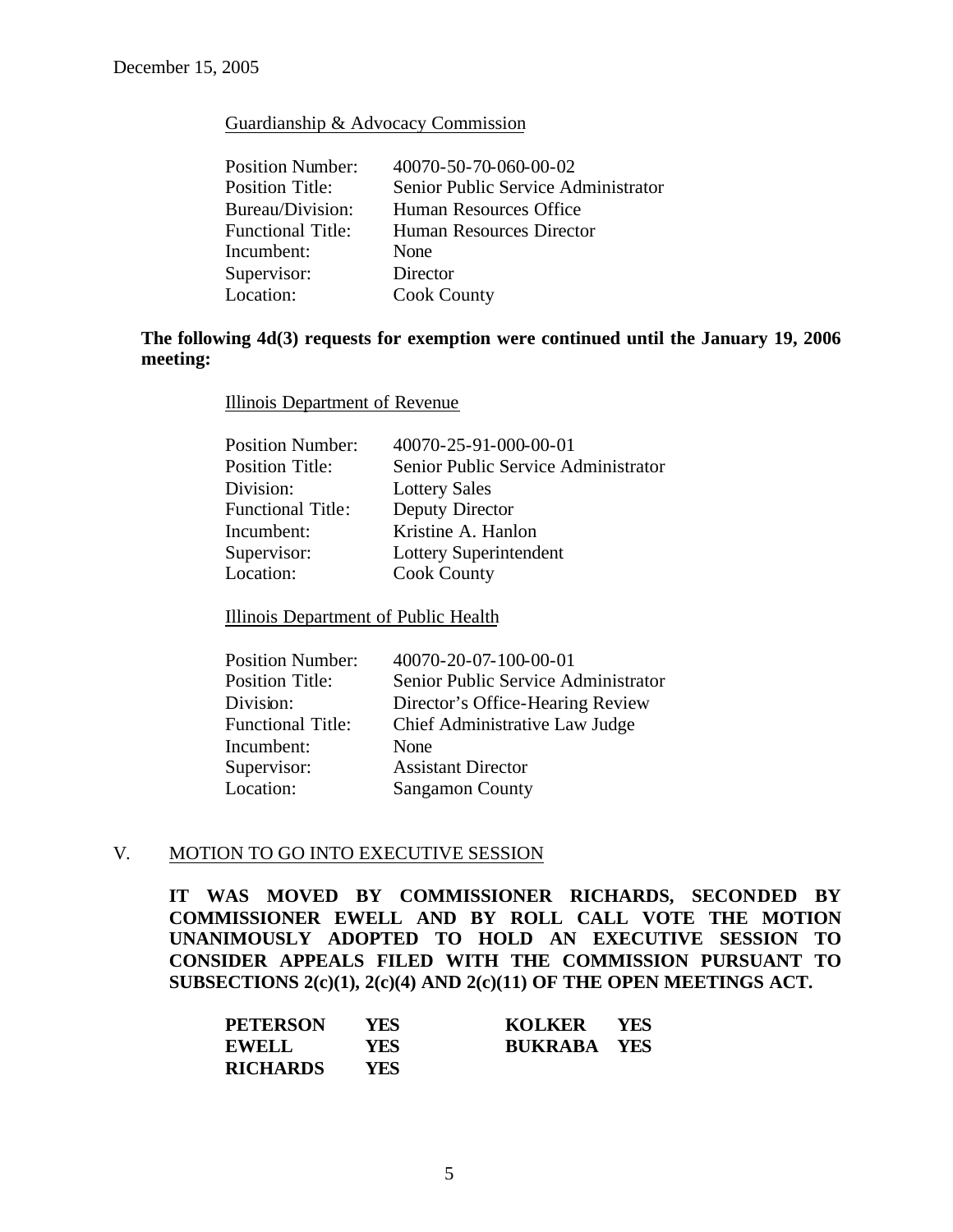### VI. RECONVENE MEETING

Upon due and proper notice the regular meeting of the Illinois Civil Service Commission was reconvened at 160 North LaSalle Street, Chicago, Illinois at 10:40 a.m.

### PRESENT

Chris Kolker, Chairman; George E. Richards, Raymond W. Ewell, Betty Bukraba, and Barbara Peterson, Commissioners; Daniel Stralka, Executive Director; and Andrew Barris of the Commission staff.

### VII. NON-MERIT APPOINTMENT REPORT

The Personnel Code permits non-merit appointments for a limited period of time, i.e., emergency appointments shall not exceed 60 days and shall not be renewed, and positions shall not be filled on a temporary or provisional basis for more than six months out of any twelve-month period. Consecutive non-merit appointments are not violative of the Code, however, they do present a possible evasion of merit principles and should be monitored. Set forth below is the number of consecutive non-merit appointments made by each department. These statistics are from the Department of Central Management Services consecutive non-merit report as of November 30, 2005.

| Agency                             | 10/31/2005 | 11/30/2005 |
|------------------------------------|------------|------------|
| Aging                              |            |            |
| Agriculture                        | 3          | 3          |
| <b>Arts Council</b>                |            |            |
| <b>Central Management Services</b> | 3          | 6          |
| Children & Family Services         | 4          | 5          |
| Comm. & Econ. Opportunity          |            |            |
| <b>Emergency Mgmt. Agency</b>      |            |            |
| <b>Environmental Protection</b>    |            |            |
| Healthcare & Family Services       | 12         |            |
| <b>Historic Preservation</b>       | 9          |            |
| <b>Human Services</b>              |            |            |
| Human Rights                       |            |            |
| <b>Natural Resources</b>           | 22         | 25         |
| <b>State Retirement Systems</b>    |            | 0          |
| Transportation                     | 29         | 11         |
| <b>Veterans Affairs</b>            |            | っ          |
| Total                              | 86         |            |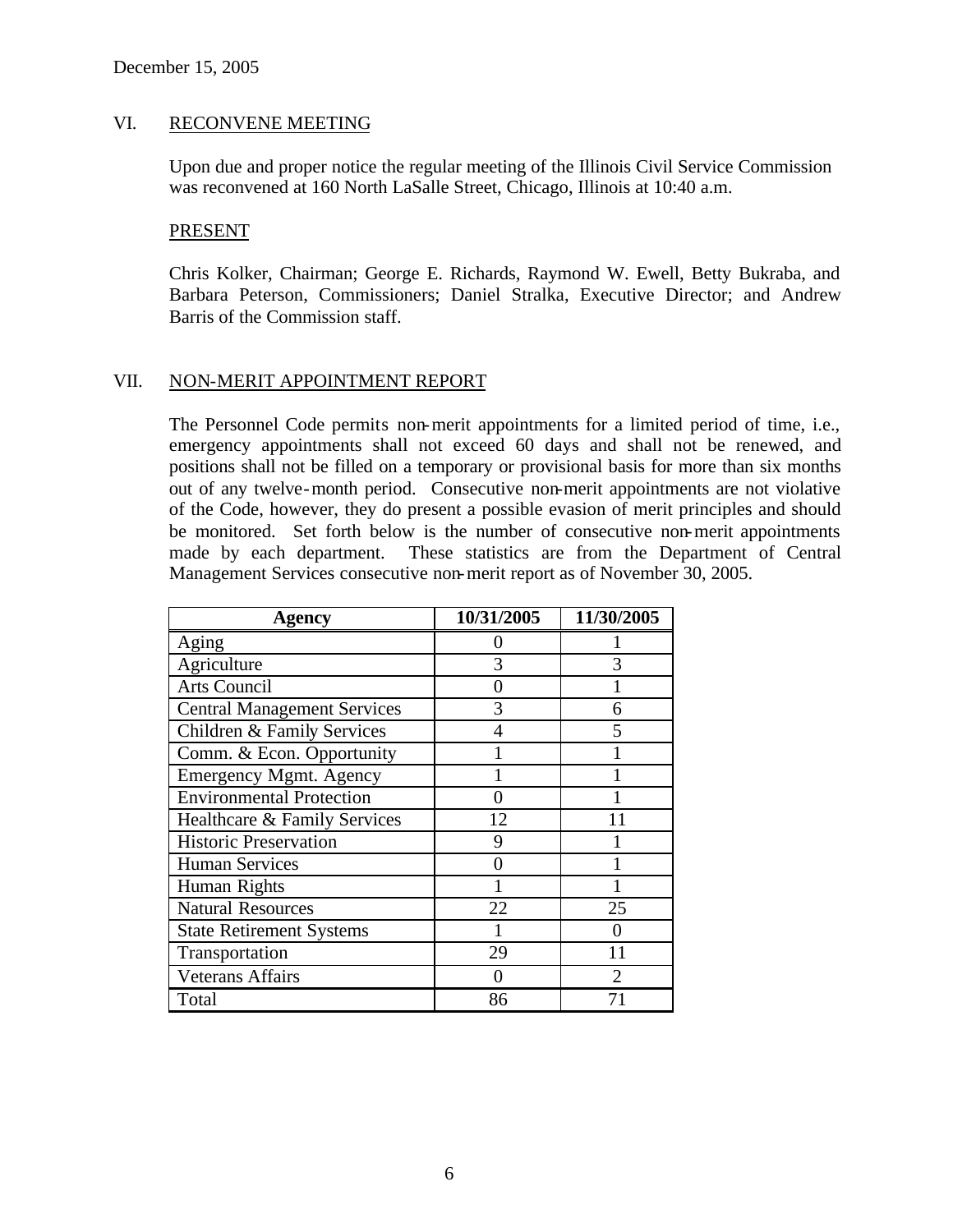## VIII. PUBLICLY ANNOUNCED DECISIONS RESULTING FROM APPEAL

# • **CONSOLIDATED LAYOFF APPEAL<sup>1</sup>**

### **LA-42-05**

| Petitioner | Timothy D. Kielar             | Appeal Date          | 1/25/05                   |
|------------|-------------------------------|----------------------|---------------------------|
| Agency     | <b>DNR</b>                    | <b>Decision Date</b> | 9/28/05                   |
| Type of    | Layoff Appeal                 | ALJ                  | <b>Andrew Barris</b>      |
| Appeal     |                               |                      |                           |
| Change(s)  | <b>Violation of Personnel</b> | Proposed             | No Violation with the     |
|            | Rules                         | Finding              | exception of LA-45-05     |
|            |                               |                      | in which reinstatement is |
|            |                               |                      | ordered for failure to    |
|            |                               |                      | provide an explanation    |
|            |                               |                      | for any layoff not in     |
|            |                               |                      | order of continuous       |
|            |                               |                      | service.                  |

**IT WAS MOVED BY COMMISSIONER PETERSON, SECONDED BY COMMISSIONER BUKRABA AND BY ROLL CALL VOTE OF 4-0 THE MOTION WAS ADOPTED TO AFFIRM THE ADMINISTRATIVE LAW JUDGE'S PROPOSED FINDING THAT THERE IS NO VIOLATION OF THE PERSONNEL RULES WITH THE EXCEPTION OF LA-45-05.**

| <b>PETERSON</b> | YFS.  | <b>KOLKER</b>  | <b>ABSTAINED</b> |
|-----------------|-------|----------------|------------------|
| <b>EWELL</b>    | YES . | <b>BUKRABA</b> | YES              |
| <b>RICHARDS</b> | YES . |                |                  |

# • **DISCHARGE APPEAL**

### **DA-79-05**

 $\overline{a}$ 

| Petitioner                       | Hope Stoldt           | Appeal Date          | 06/01/05                 |
|----------------------------------|-----------------------|----------------------|--------------------------|
| Agency                           | <b>DCFS</b>           | <b>Decision Date</b> | 12/05/05                 |
| $\parallel$ Type of              | Discharge             | <b>ALJ</b>           | <b>Andrew Barris</b>     |
| Appeal                           |                       |                      |                          |
| $\mathbf{\mathcal{C}}$ Charge(s) | Conduct unbecoming;   | Recommended          | Charges are partially    |
|                                  | misuse of state       | Decision             | proven and warrant a     |
|                                  | equipment (telephone) |                      | 1-day suspension in lieu |
|                                  |                       |                      | of discharge.            |

<sup>&</sup>lt;sup>1</sup> The following layoff appeals were consolidated under Timothy D. Kielar, LA-42-05: Jeffrey Wepprecht, LA-43-05; Charles Montgomery, LA -44-05; Loren Swanson, LA -45-05; David Pinski, LA -46-05; K. Andy West, LA -47- 05; Robert Myers, LA -48-05; Nick Ignelzi, LA -49-05; Ray Coleman, LA-50-05; Molie Oliver, LA-52-05; and Greg Behm, LA-53-05.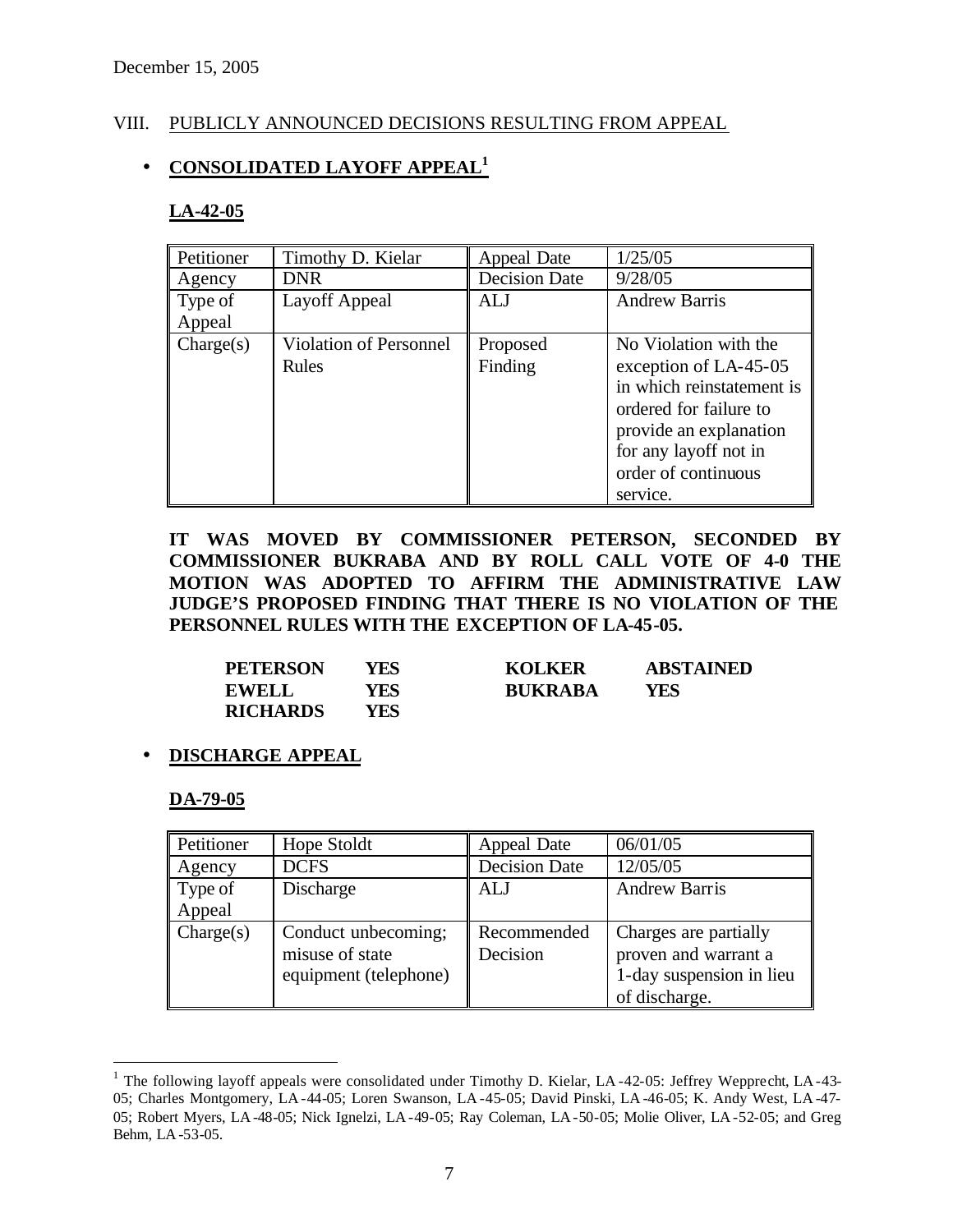**IT WAS MOVED BY COMMISSIONER PETERSON, SECONDED BY COMMISSIONER RICHARDS AND BY ROLL CALL VOTE OF 5-0 THE MOTION ADOPTED TO AFFIRM THE ADMINISTRATIVE LAW JUDGE'S RECOMMENDED DECISION THAT THE CHARGES ARE PARTIALLY PROVEN AND WARRANT A 1-DAY SUSPENSION IN LIEU OF DISCHARGE.**

| <b>PETERSON</b> | YES . | <b>KOLKER</b>  | YES |
|-----------------|-------|----------------|-----|
| <b>EWELL</b>    | YES.  | <b>BUKRABA</b> | YFS |
| <b>RICHARDS</b> | YES . |                |     |

# • **DISCHARGE APPEAL**

### **DA-2-06**

| Petitioner | Abbe Eldred           | Appeal Date          | 07/07/05               |
|------------|-----------------------|----------------------|------------------------|
| Agency     | Dept. of Agriculture  | <b>Decision Date</b> | 12/05/05               |
| Type of    | Discharge             | ALJ                  | <b>Andrew Barris</b>   |
| Appeal     |                       |                      |                        |
| Change(s)  | Failure to provide    | Recommended          | Charges are proven but |
|            | medical documentation | Decision             | circumstances warrant  |
|            | for disability leave  |                      | 90-day suspension in   |
|            |                       |                      | lieu of discharge      |

**IT WAS MOVED BY COMMISSIONER PETERSON, SECONDED BY COMMISSIONER BUKRABA AND BY ROLL CALL VOTE OF 3-2 THE MOTION ADOPTED TO MODIFY THE ADMINISTRATIVE LAW JUDGE'S RECOMMENDED DECISION AND REDUCE THE 90-DAY SUSPENSION TO 30 DAYS IN LIEU OF DISCHARGE BECAUSE IT IS MORE REFLECTIVE OF PROGRESSIVE DISCIPLINE AND IS IN RECOGNITION OF HER EFFORTS TO OBTAIN THE MEDICAL DOCUMENTATION.**

| <b>PETERSON</b> | YES | <b>KOLKER</b>  | YES |
|-----------------|-----|----------------|-----|
| <b>EWELL</b>    | NO  | <b>BUKRABA</b> | YES |
| <b>RICHARDS</b> | NO. |                |     |

### IX. APPEALS TERMINATED WITHOUT DECISION

• **WITHDRAWN**

**DA-3-06**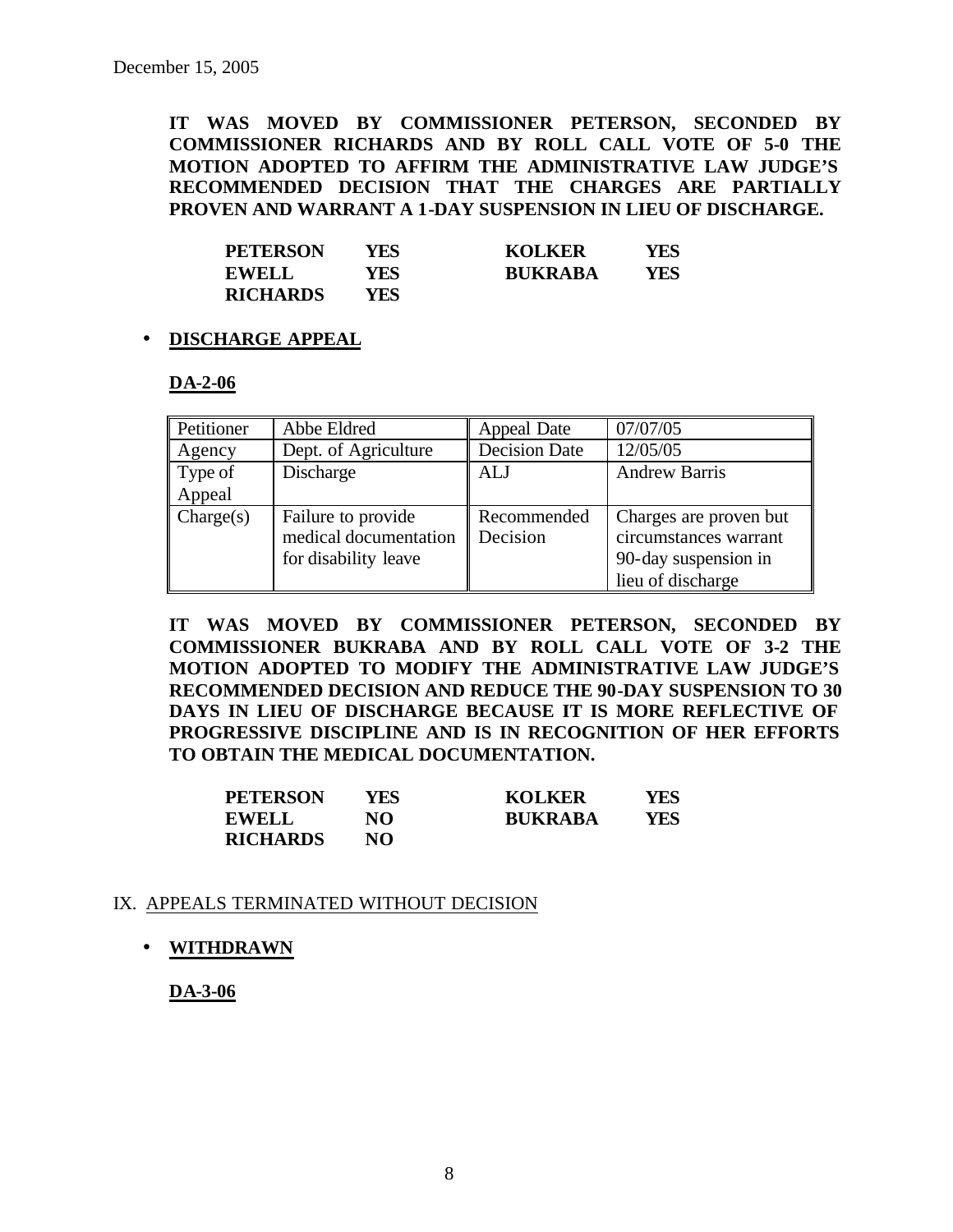| Respondent             | Mardi Hartshorn     | Appeal Date          | 07/07/05              |
|------------------------|---------------------|----------------------|-----------------------|
| Agency                 | <b>DHS</b>          | <b>Decision Date</b> | 12/02/05              |
| Type of                | Discharge           | <b>ALJ</b>           | Daniel Stralka        |
| Appeal                 |                     |                      |                       |
| $\mathbf{C}$ Charge(s) | Breach of security; | Recommended          | Settlement; withdrawn |
|                        | failure to report   | Decision             | subject to Commission |
|                        | contraband.         |                      | approval.             |

# • **DISMISSAL**

### **DA-19-06**

| Petitioner         | <b>Rickey Pritchard</b>  | Appeal Date          | 09/27/05              |
|--------------------|--------------------------|----------------------|-----------------------|
| Agency             | CMS                      | <b>Decision Date</b> | 12/02/05              |
| Type of            | Discharge                | ALJ                  | <b>Andrew Barris</b>  |
| Appeal             |                          |                      |                       |
| $\text{Change}(s)$ | <b>Ethical Standards</b> | Recommended          | Settlement; dismissal |
|                    | (theft), Misuse, Abuse,  | Decision             | subject to Commission |
|                    | Conduct unbecoming.      |                      | approval.             |

**IT WAS MOVED BY COMMISSIONER RICHARDS, SECONDED BY COMMISSIONER PETERSON AND BY ROLL CALL VOTE THE MOTION UNANIMOUSLY ADOPTED TO AFFIRM THE ADMINISTRATIVE LAW JUDGES' DECISIONS DISMISSING THE APPEALS OF THE PETITIONERS, MARDI HARTSHORN, AND RICKEY PRITCHARD.**

| <b>PETERSON</b> | YFS. | <b>KOLKER</b>  | YFS. |
|-----------------|------|----------------|------|
| <b>EWELL</b>    | YES. | <b>BUKRABA</b> | YFS. |
| <b>RICHARDS</b> | YES- |                |      |

### X. AMENDMENTS IN CLASS SPECIFICATIONS

**IT WAS MOVED BY CHAIRMAN KOLKER, SECONDED BY COMMISSIONER RICHARDS AND THE MOTION UNANIMOUSLY ADOPTED TO DISAPPROVE ANY CLASS SPECIFICIATIONS RECEIVED BY THE COMMISSION NOT CONTAINED IN THIS REPORT TO ALLOW ADEQUATE STUDY.**

### XI. STAFF REPORT

• Executive Director Daniel Stralka reported that staff met with senior staff of the Office of Management and Budget on December 14, 2005 regarding the FY07 budget. At that meeting, they agreed to recommend approval of the Commission's FY07 request as submitted.